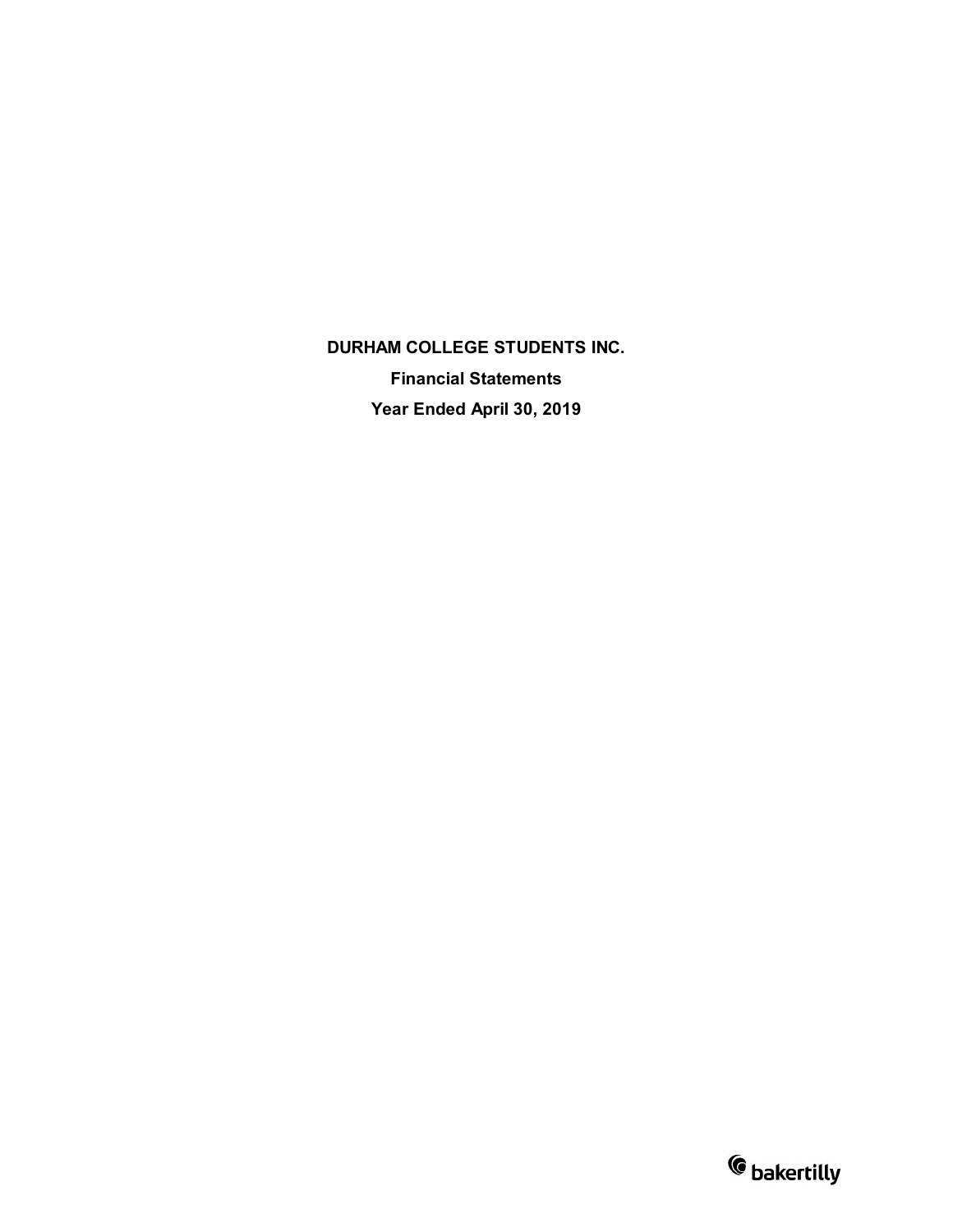|                                        | Page    |
|----------------------------------------|---------|
| <b>INDEPENDENT AUDITOR'S REPORT</b>    | $1 - 2$ |
| <b>FINANCIAL STATEMENTS</b>            |         |
| <b>Statement of Financial Position</b> | 3       |
| <b>Statement of Operations</b>         | 4       |
| Statement of Changes in Fund Balances  | 5       |
| <b>Statement of Cash Flow</b>          | 6       |
| Notes to Financial Statements          | 7 - 12  |

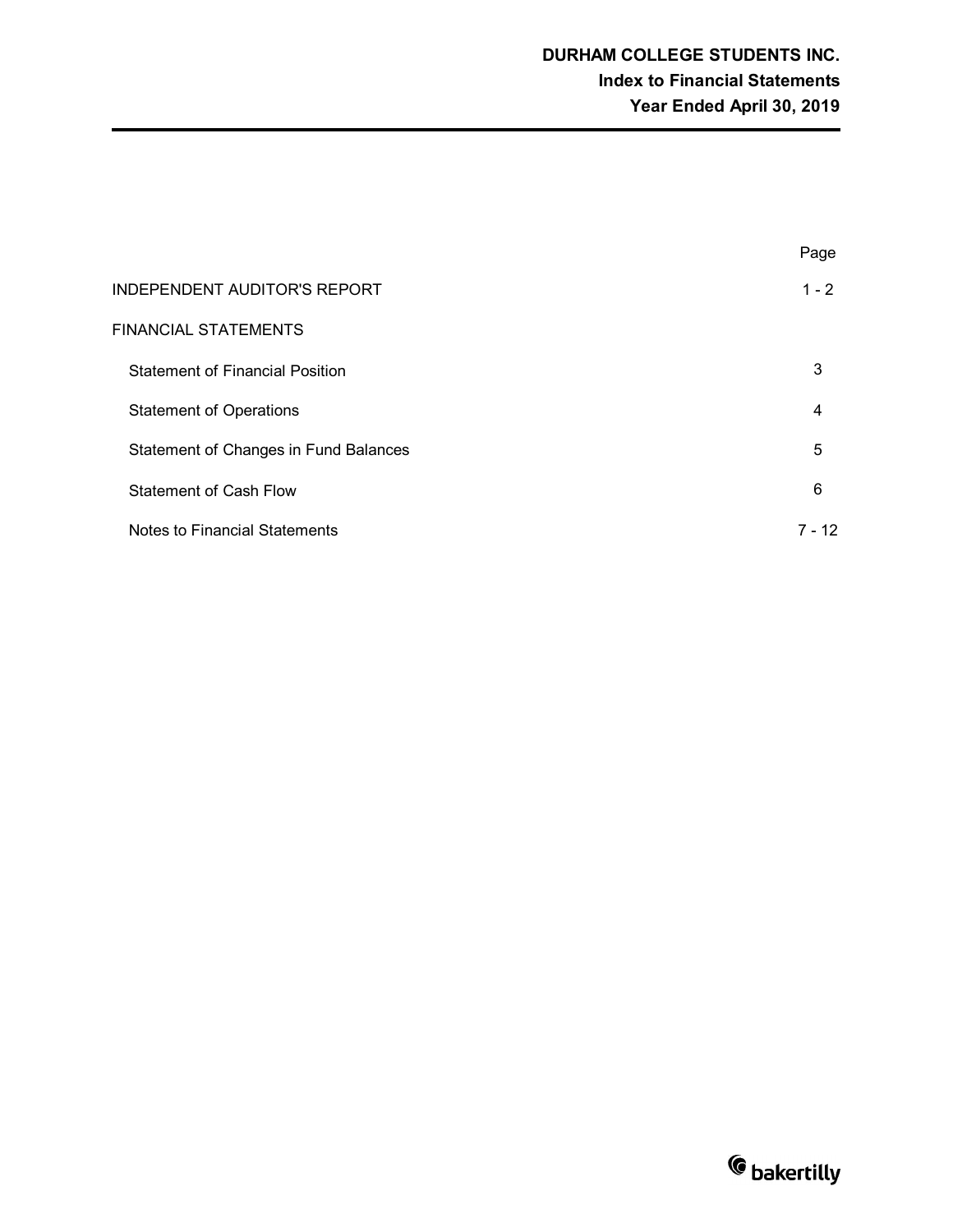

#### **Baker Tilly KDN LLP**

1748 Baseline Road West Suite 200 Courtice, ON Canada L1E 2T1

**T:** +1 905.579.5659 **TF:** +1 866.392.5672 **F:** +1 905.579.8563

**courtice.bakertilly.ca**

# **INDEPENDENT AUDITOR'S REPORT**

To the Members of Durham College Students Inc.

#### *Opinion*

We have audited the financial statements of Durham College Students Inc. (the Organization), which comprise the statement of financial position as at April 30, 2019, and the statements of operations, changes in fund balances and cash flow for the year then ended, and notes to the financial statements, including a summary of significant accounting policies.

In our opinion, the accompanying financial statements present fairly, in all material respects, the financial position of the Organization as at April 30, 2019, and the results of its operations and its cash flow for the year then ended in accordance with Canadian accounting standards for not-for-profit organizations.

#### *Basis for Opinion*

We conducted our audit in accordance with Canadian generally accepted auditing standards. Our responsibilities under those standards are further described in the *Auditor's Responsibilities for the Audit of the Financial Statements* section of our report. We are independent of the Organization in accordance with the ethical requirements that are relevant to our audit of the financial statements in Canada, and we have fulfilled our other ethical responsibilities in accordance with those requirements. We believe that the audit evidence we have obtained is sufficient and appropriate to provide a basis for our opinion.

#### *Other Matter*

The financial statements of the Organization as at and the year ended April 30, 2018 were audited by Collins Barrow Durham LLP which became Baker Tilly KDN LLP effective January 9, 2019.

#### *Responsibilities of Management and Those Charged with Governance for the Financial Statements*

Management is responsible for the preparation and fair presentation of the financial statements in accordance with Canadian accounting standards for not-for-profit organizations, and for such internal control as management determines is necessary to enable the preparation of financial statements that are free from material misstatement, whether due to fraud or error.

In preparing the financial statements, management is responsible for assessing the Organization's ability to continue as a going concern, disclosing, as applicable, matters relating to going concern and using the going concern basis of accounting unless management either intends to liquidate the Organization or to cease operations, or has no realistic alternative but to do so.

Those charged with governance are responsible for overseeing the Organization's financial reporting process.

*(continues)*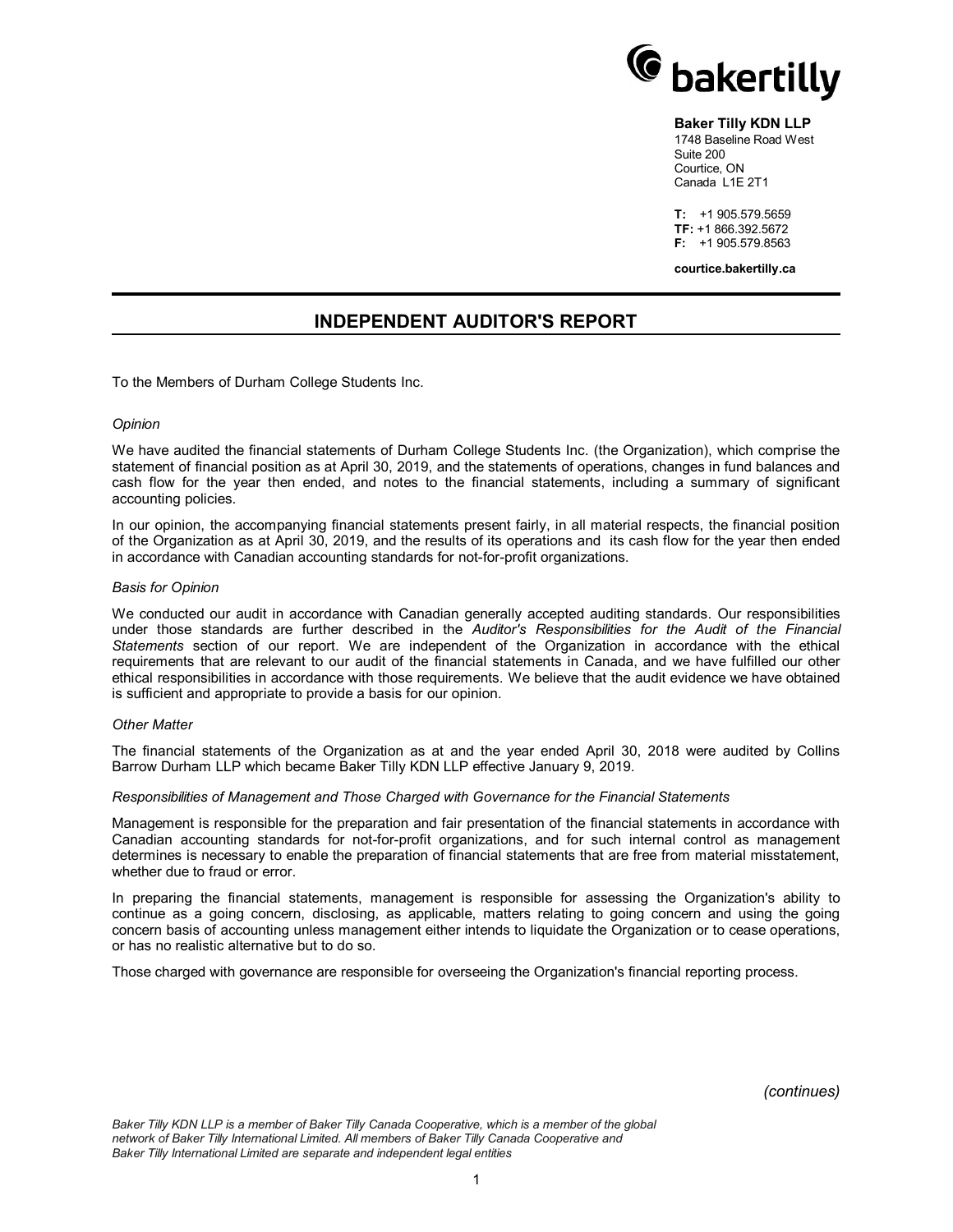#### Independent Auditor's Report to the Members of Durham College Students Inc. *(continued)*

#### *Auditor's Responsibilities for the Audit of the Financial Statements*

Our objectives are to obtain reasonable assurance about whether the financial statements as a whole are free from material misstatement, whether due to fraud or error, and to issue an auditor's report that includes our opinion. Reasonable assurance is a high level of assurance, but is not a guarantee that an audit conducted in accordance with Canadian generally accepted auditing standards will always detect a material misstatement when it exists. Misstatements can arise from fraud or error and are considered material if, individually or in the aggregate, they could reasonably be expected to influence the economic decisions of users taken on the basis of these financial statements. As part of an audit in accordance with Canadian generally accepted auditing standards, we exercise professional judgment and maintain professional skepticism throughout the audit. We also:

- Identify and assess the risks of material misstatement of the financial statements, whether due to fraud or error, design and perform audit procedures responsive to those risks, and obtain audit evidence that is sufficient and appropriate to provide a basis for our opinion. The risk of not detecting a material misstatement resulting from fraud is higher than for one resulting from error, as fraud may involve collusion, forgery, intentional omissions, misrepresentations, or the override of internal control.
- Obtain an understanding of internal control relevant to the audit in order to design audit procedures that are appropriate in the circumstances, but not for the purpose of expressing an opinion on the effectiveness of the Organization's internal control.
- Evaluate the appropriateness of accounting policies used and the reasonableness of accounting estimates and related disclosures made by management.
- Conclude on the appropriateness of management's use of the going concern basis of accounting and, based on the audit evidence obtained, whether a material uncertainty exists related to events or conditions that may cast significant doubt on the Organization's ability to continue as a going concern. If we conclude that a material uncertainty exists, we are required to draw attention in our auditor's report to the related disclosures in the financial statements or, if such disclosures are inadequate, to modify our opinion. Our conclusions are based on the audit evidence obtained up to the date of our auditor's report. However, future events or conditions may cause the Organization to cease to continue as a going concern.
- Evaluate the overall presentation, structure and content of the financial statements, including the disclosures, and whether the financial statements represent the underlying transactions and events in a manner that achieves fair presentation.

We communicate with those charged with governance regarding, among other matters, the planned scope and timing of the audit and significant audit findings, including any significant deficiencies in internal control that we identify during our audit.

Baker Felly KONLLP

Courtice, Ontario **Baker Tilly KDN LLP** September 18, 2019 Chartered Professional Accountants Licensed Public Accountants

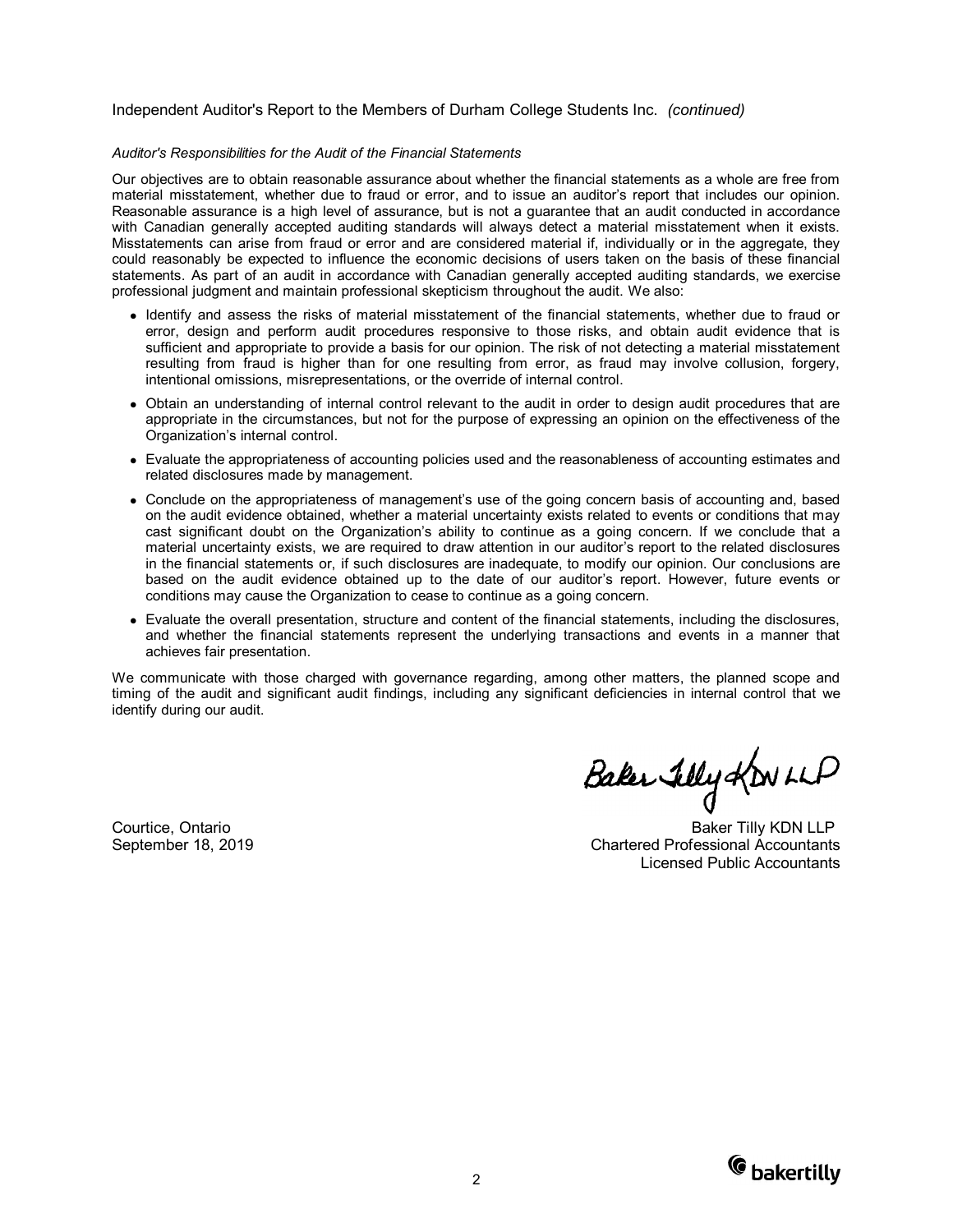# DURHAM COLLEGE STUDENTS INC.

# Statement of Financial Position

April 30, 2019

|                                         |    | 2019              | 2018            |
|-----------------------------------------|----|-------------------|-----------------|
|                                         |    |                   |                 |
| <b>Assets</b>                           |    |                   |                 |
| Current                                 |    |                   |                 |
| Cash                                    | S  | 3,516,430         | \$<br>1,800,346 |
| Short-term investments (Note 3)         |    | 550,450           | 550,000         |
| Accounts receivable<br>Prepaid expenses |    | 44,269<br>156,284 | 134,864         |
| Due from Durham College (Note 4)        |    | 30,694            | 55,942          |
|                                         |    |                   |                 |
|                                         |    | 4,298,127         | 2,541,152       |
| Capital assets (Note 5)                 |    | 27,120            | 43,409          |
|                                         | S. | 4,325,247         | \$<br>2,584,561 |
| <b>Liabilities</b>                      |    |                   |                 |
| Current                                 |    |                   |                 |
| Accounts payable                        | \$ | 201,477           | \$<br>90,827    |
| Insurance contract liability (Note 6)   |    | 118,050           |                 |
| Deferred revenue (Note 7)               |    | 269,485           | 224,215         |
|                                         |    | 589,012           | 315,042         |
| <b>Net assets</b>                       |    |                   |                 |
| Unrestricted                            |    | 3,213,811         | 2,195,795       |
| Health fund - internally restricted     |    | 495,304           | 30,315          |
| Invested in capital assets              |    | $-27,120$         | 43,409          |
|                                         |    | 3,736,235         | 2,269,519       |
|                                         | s  | 4,325,247         | \$<br>2,584,561 |

# Approved on behalf of the Board

elfrasen  $M$ **Director** Director **Director** Director

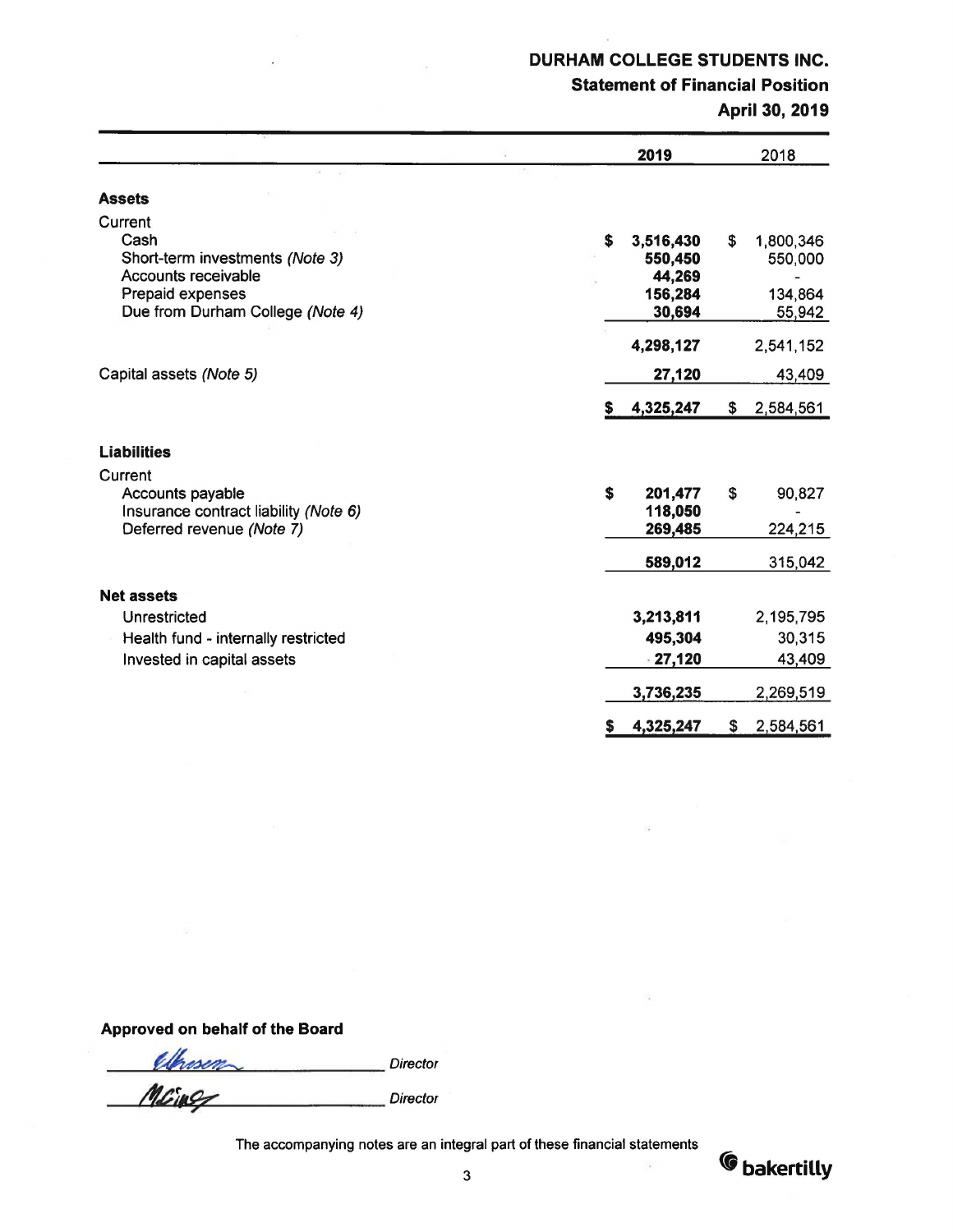# **DURHAM COLLEGE STUDENTS INC.**

# **Statement of Operations Year Ended April 30, 2019**

|                                                                                                                                                                                                                                                                                              | 2019                                                                                                                                    | 2018<br>(Note 1)                                                                                                            |
|----------------------------------------------------------------------------------------------------------------------------------------------------------------------------------------------------------------------------------------------------------------------------------------------|-----------------------------------------------------------------------------------------------------------------------------------------|-----------------------------------------------------------------------------------------------------------------------------|
| <b>Membership and other revenue</b><br>Health fees (Note 6)<br>Student fees (Note 8)<br>Interest income<br>Program revenue                                                                                                                                                                   | \$<br>2,824,935<br>2,295,667<br>9,950<br>701                                                                                            | \$<br>1,560,742<br>2,048,579                                                                                                |
|                                                                                                                                                                                                                                                                                              | 5,131,253                                                                                                                               | 3,609,321                                                                                                                   |
| <b>Expenses</b><br>Health expenses (Note 6)<br>Salaries and wages (Note 9)<br>Occupancy expense<br>Campus life<br><b>Professional fees</b><br>Governance<br>Administrative<br>Marketing and communication<br>Riot radio<br>Outreach services<br>Amortization<br><b>Clubs &amp; Societies</b> | 2,275,266<br>790,214<br>157,520<br>116,585<br>102,933<br>74,153<br>65,976<br>64,416<br>17,830<br>16,893<br>19,626<br>6,112<br>3,707,524 | 1,476,587<br>401,068<br>105,013<br>30,225<br>160,846<br>21,458<br>30,234<br>105,001<br>8,983<br>8,827<br>7,624<br>2,355,866 |
|                                                                                                                                                                                                                                                                                              |                                                                                                                                         |                                                                                                                             |
| Excess of revenue over expenses from operations                                                                                                                                                                                                                                              | 1,423,729                                                                                                                               | 1,253,455                                                                                                                   |
| Other income<br>Net effect of a restructuring transaction (Note 10)<br>Settlement from Durham College                                                                                                                                                                                        | 42,987<br>42,987                                                                                                                        | 983,064<br>33,000<br>1,016,064                                                                                              |
|                                                                                                                                                                                                                                                                                              |                                                                                                                                         |                                                                                                                             |
| <b>Excess of revenue over expenses</b>                                                                                                                                                                                                                                                       | \$<br>1,466,716                                                                                                                         | \$<br>2,269,519                                                                                                             |

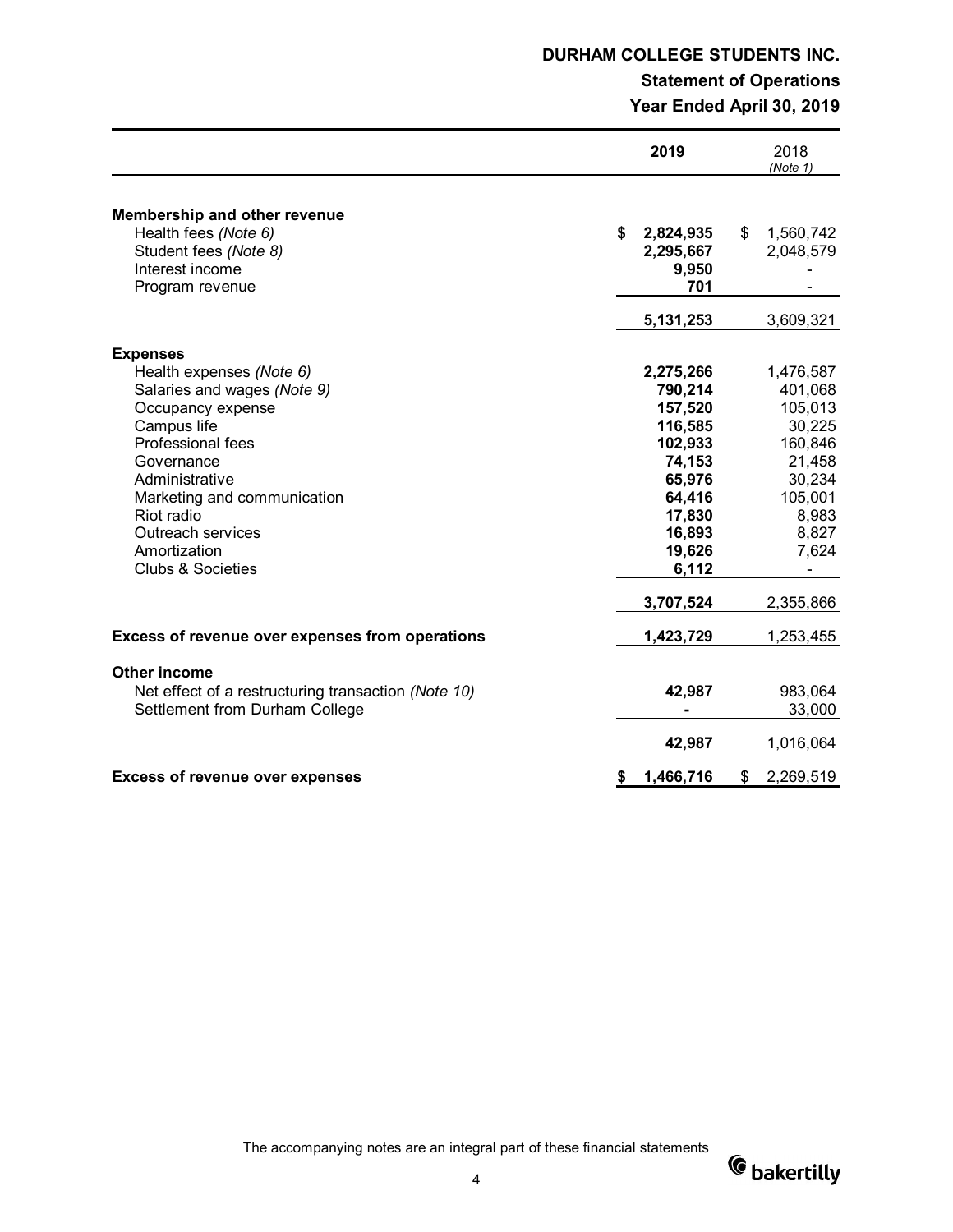# **DURHAM COLLEGE STUDENTS INC. Statement of Changes in Fund Balances Year Ended April 30, 2019**

|                                                                                                                                                                                                | 2019                                                | 2018                                      |
|------------------------------------------------------------------------------------------------------------------------------------------------------------------------------------------------|-----------------------------------------------------|-------------------------------------------|
| Unrestricted fund<br>Opening balance<br>Excess of revenue over expenses<br>Transfer (to) from capital asset fund<br>Transfer to health fund (Note 6)                                           | \$<br>2,195,795<br>1,466,716<br>16,289<br>(464,989) | \$<br>2,269,519<br>(43, 409)<br>(30, 315) |
| Balance, end of year                                                                                                                                                                           | 3,213,811                                           | \$<br>2,195,795                           |
| Invested in capital assets<br>Opening balance<br>Purchase of capital assets<br>Capital assets received from the Student Association at<br>Durham College and UOIT<br>Amortization for the year | \$<br>43,409<br>3,337<br>(19,626)                   | \$<br>17,919<br>33,114<br>(7,624)         |
| Balance, end of year                                                                                                                                                                           | \$<br>27,120                                        | \$<br>43,409                              |
| <b>Health fund</b><br>Opening balance<br>Excess of revenue over expenses of the health fund (Note 6)                                                                                           | \$<br>30,315<br>464,989                             | \$<br>30,315                              |
| Balance, end of year                                                                                                                                                                           | \$<br>495,304                                       | \$<br>30,315                              |

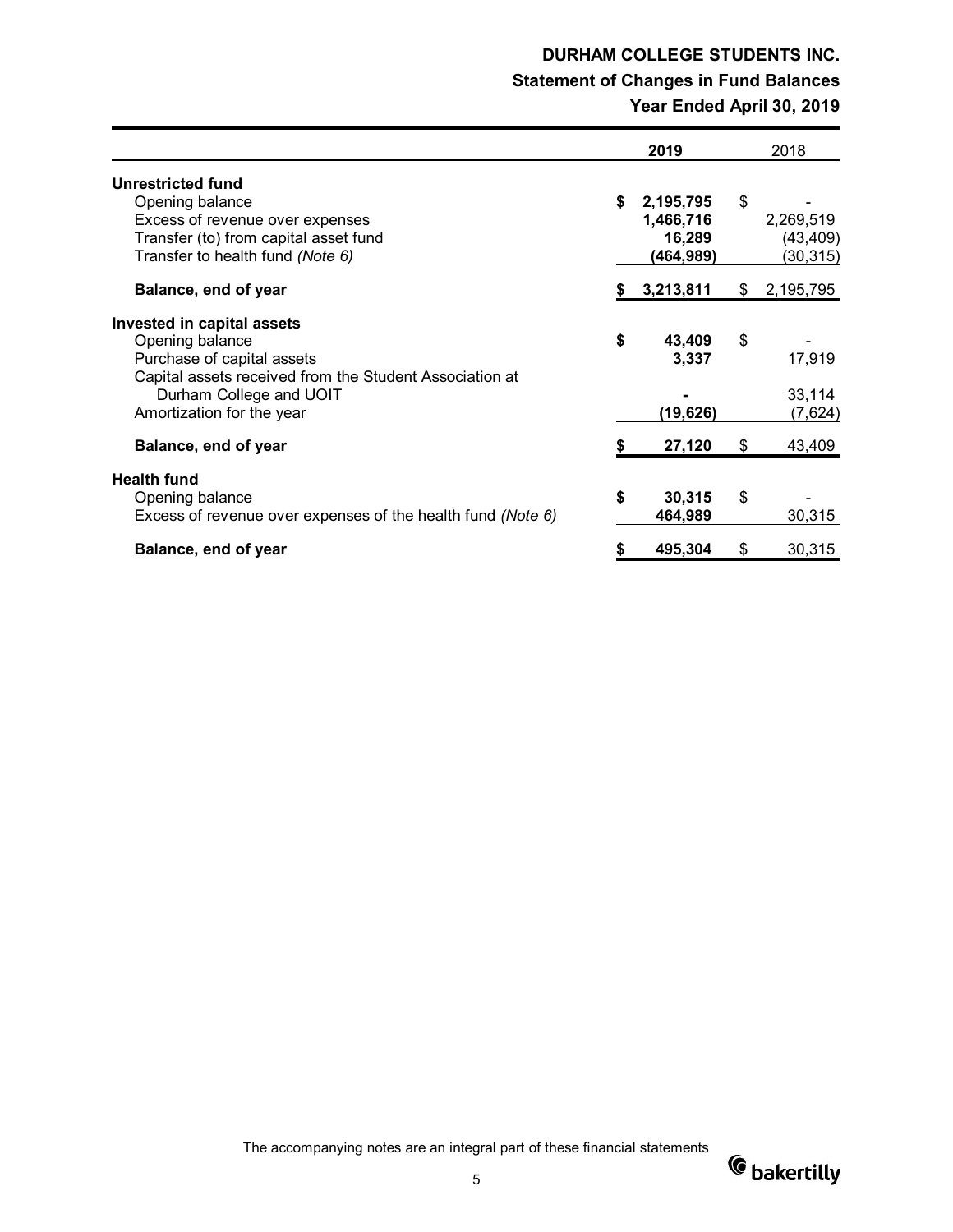# **DURHAM COLLEGE STUDENTS INC.**

# **Statement of Cash Flow**

**Year Ended April 30, 2019**

|                                                                                                                                                                                    |    | 2019                                                                                     | 2018                                                                                   |
|------------------------------------------------------------------------------------------------------------------------------------------------------------------------------------|----|------------------------------------------------------------------------------------------|----------------------------------------------------------------------------------------|
| <b>Operating activities</b><br>Excess of revenue over expenses                                                                                                                     | \$ | 1,466,716                                                                                | \$<br>2,269,519                                                                        |
| Items not affecting cash:<br>Amortization<br>Capital assets received on restructuring                                                                                              |    | 19,626                                                                                   | 7,624<br>(33, 114)                                                                     |
|                                                                                                                                                                                    |    | 1,486,342                                                                                | 2,244,029                                                                              |
| Changes in non-cash working capital:<br>Accounts receivable<br>Prepaid expenses<br>Due from Durham College<br>Accounts payable<br>Deferred revenue<br>Insurance contract liability |    | (44, 269)<br>(21, 420)<br>25,248<br>110,650<br>45,270<br>118,050<br>233,529<br>1,719,871 | (134, 864)<br>(55, 942)<br>90,827<br>224,215<br>$\blacksquare$<br>124,236<br>2,368,265 |
| <b>Investing activity</b><br>Purchase of capital assets                                                                                                                            |    | (3, 337)                                                                                 | (17, 919)                                                                              |
| Increase in cash and cash equivalents                                                                                                                                              |    | 1,716,534                                                                                | 2,350,346                                                                              |
| Cash and cash equivalents - beginning of year                                                                                                                                      |    | 2,350,346                                                                                |                                                                                        |
| Cash and cash equivalents - end of year                                                                                                                                            | S. | 4,066,880                                                                                | \$<br>2,350,346                                                                        |
| Cash and cash equivalents consists of:<br>Cash<br>Short-term investments                                                                                                           | \$ | 3,516,430<br>550,450                                                                     | \$<br>1,800,346<br>550,000                                                             |
|                                                                                                                                                                                    | \$ | 4,066,880                                                                                | \$<br>2,350,346                                                                        |

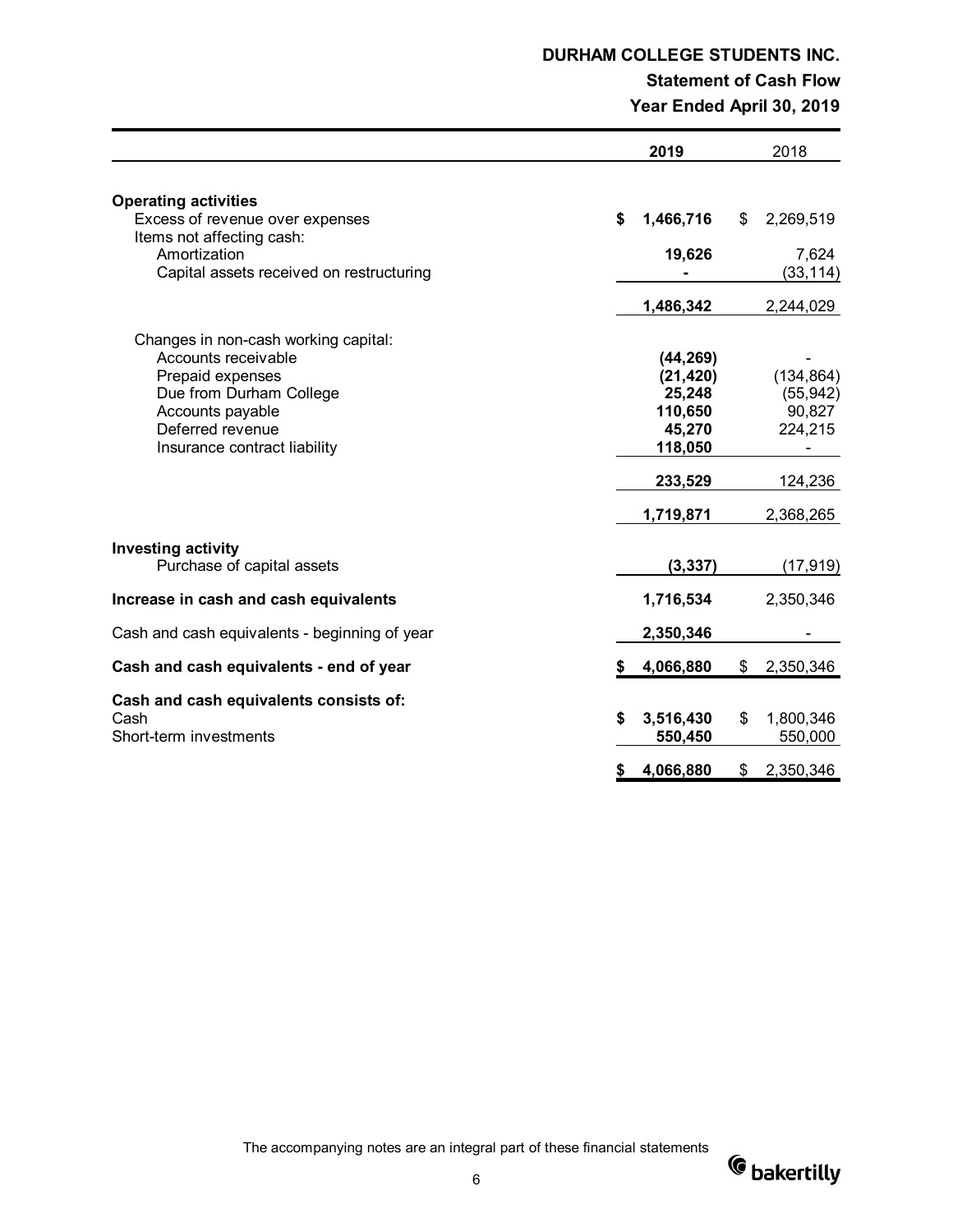1. Nature of the organization

Durham College Students Inc. (the "Organization") was incorporated on July 10, 2017 without share capital and operates as a not-for-profit organization that is tax exempt under the Income Tax Act. The Organization is a service-based association that puts Durham College students' needs at the forefront, and provides quality campus engagement for every full-time student.

2. Summary of significant accounting policies

### Basis of presentation

The financial statements were prepared in accordance with Canadian accounting standards for notfor-profit organizations (ASNFPO).

### Capital assets

Capital assets are stated at cost or deemed cost less accumulated amortization and are amortized over their estimated useful lives at the following rates and methods:

| Computer equipment            | 3 years straight-line method |
|-------------------------------|------------------------------|
| <b>Furniture and fixtures</b> | 3 years straight-line method |
| Leasehold improvements        | 5 years straight-line method |

The Organization regularly reviews its capital assets to eliminate obsolete items.

Capital assets acquired during the year but not placed into use are not amortized until they are placed into use.

#### Revenue recognition

Durham College Students Inc. follows the deferral method of accounting for contributions.

Unrestricted contributions for student fees are recognized as revenue when received or receivable if the amount to be received can be reasonably estimated and collection is reasonably assured.

Unrestricted contributions for health fees are recognized as revenue when received or receivable if the amount to be received can be reasonably estimated and collection is reasonably assured. Student health insurance premiums provide coverage for students on an annual basis ending August 31. Deferred revenue includes the portion of fall and winter student health fees revenue for the period of coverage May to August of the following year.

All other revenue is recognized as revenue when received or receivable, if the amount can reasonably estimated and collection is reasonably assured.

### Health Fund

The Health Fund is funded by the excess of health fund revenues over expenditures from student health insurance plan and supports the Organization's initiatives that relate to the health and wellbeing of students.

*(continues)*

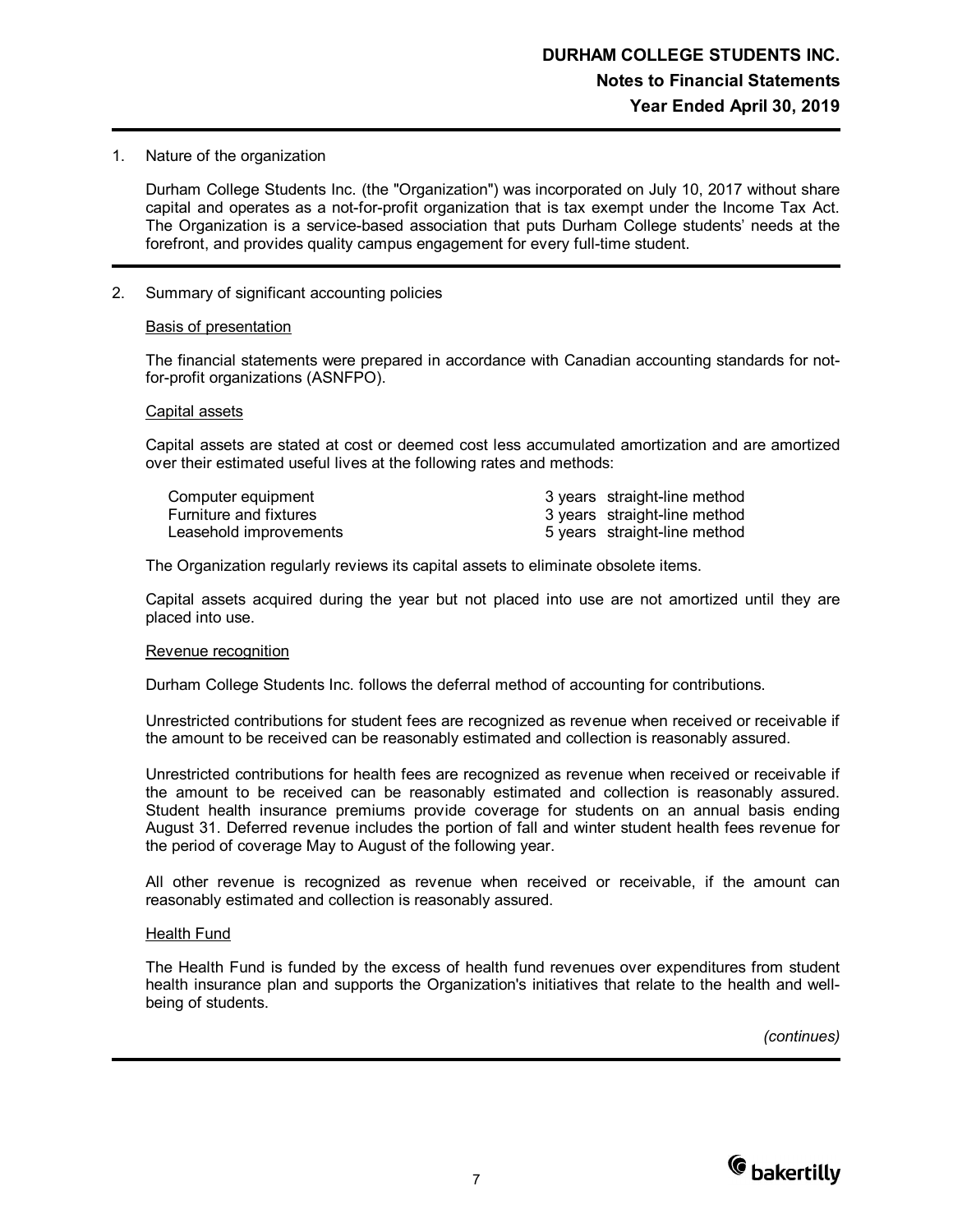## 2. Summary of significant accounting policies *(continued)*

## Contributed services

The operations of the Organization depend on both the contribution of time by volunteers and donated materials from various sources. The fair value of donated materials and services cannot be reasonably determined and are therefore not reflected in these financial statements.

### Measurement uncertainty

The preparation of financial statements in conformity with Canadian accounting standards for notfor-profit organizations requires management to make estimates and assumptions that affect the reported amount of assets and liabilities, disclosure of contingent assets and liabilities at the date of the financial statements and the reported amounts of revenues and expenses during the period. Estimates are used when accounting for items and matters such as allowance for uncollectible accounts receivable, amortization, asset valuations, deferred revenue and provisions for liabilities of uncertain timing. Actual results could differ from these estimates.

### Financial instruments

The Organization initially measures its financial assets and financial liabilities at fair value, except for certain non-arm's length transactions. The Organization subsequently measures all its financial assets and financial liabilities at amortized cost, except for investments that are quoted in an active market, which are measured at fair value. Changes in fair value are recognized in excess of revenue over expenditures.

Financial assets measured at amortized cost include cash, short-term investments and amounts due from Durham College.

Financial liabilities measured at amortized cost include accounts payable and insurance contract liability.

Financial assets measured at cost are tested for impairment when there are indicators of impairment.

The amount of the write-down is recognized in excess of revenue over expenditures. The previously recognized impairment loss may be reversed to the extent of the improvement, directly or by adjusting the allowance account, provided it is no greater than the amount that would have been reported at the date of the reversal had the impairment not been recognized previously. The amount of the reversal is recognized in excess of revenue over expenditures.

The Organization recognizes its transaction costs in excess of revenue over expenditure in the period incurred. However, financial instruments that will not be subsequently measured at fair value are adjusted by the transaction costs that are directly attributable to their origination, issuance or assumption

### 3. Short-term investments

Short-term investments consists of two non-redeemable guaranteed investment certificates ("GIC") that have annual interest rates of 1.40% and 1.65%. The GICs mature October 2019 and April 2020, respectively.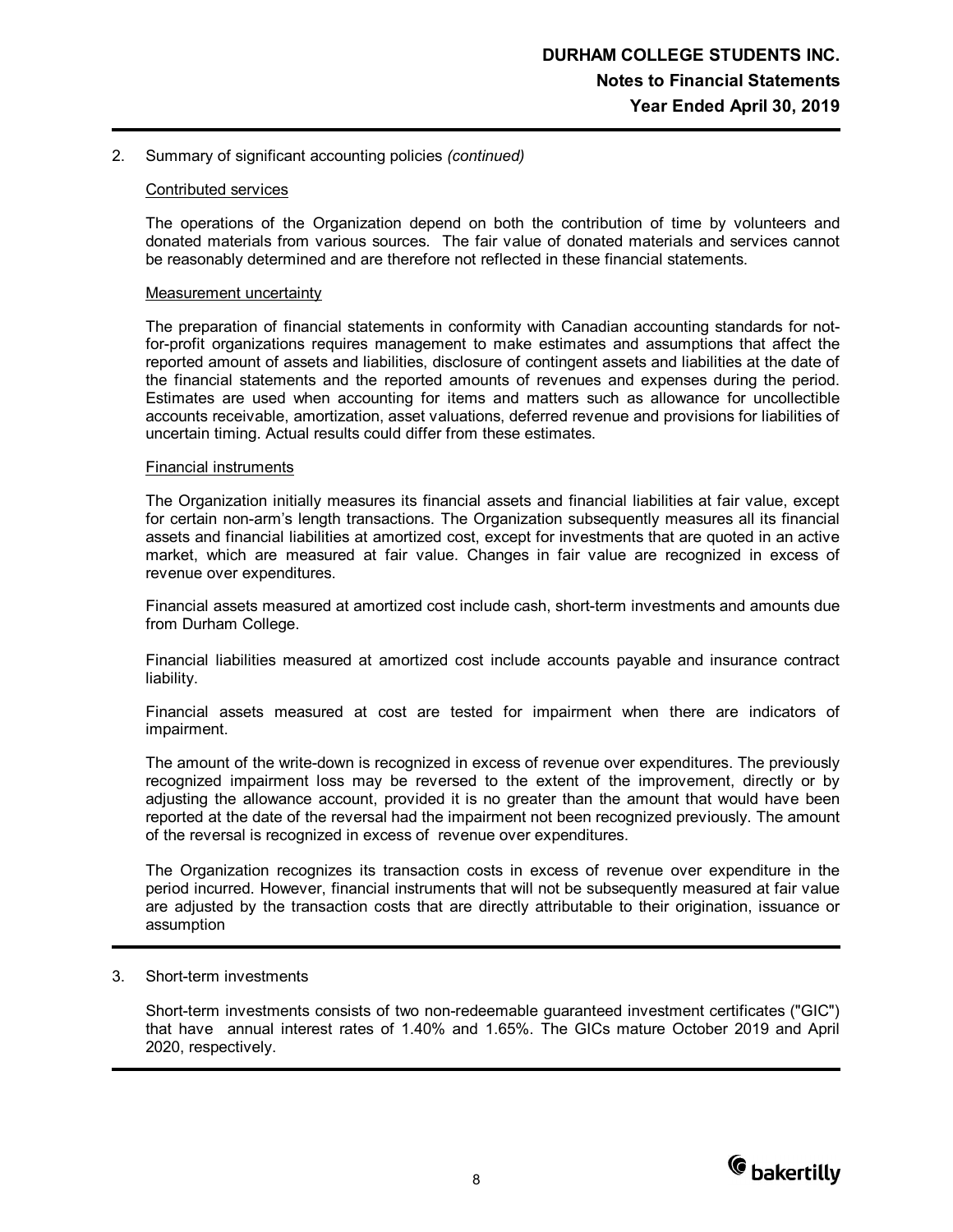4. Related party transactions

The Organization is governed by a board of directors consisting of student representatives from Durham College.

In 2017, the Organization entered into an operating agreement with Durham College. Under this agreement, Durham College is responsible to collect certain ancillary fees from students, which include; a Student Activity fee comprising the membership fee collected from the Organization's members, the levy collected to support the day-to-day operations of the Organization and the Riot Radio fee, and student health and dental fees, which are then remitted to the Organization. No further ancillary student fees collected by Durham College are remitted to the Organization. A new agreement was signed May 1, 2019 with substantially similar terms for the year ending April 30, 2020.

On October 16, 2017, the Organization entered into an rental agreement with Durham College for space in Student Centre building. The Organization has agreed to pay annual rent, including HST, of \$157,519 to Durham College in equal monthly installments until August 31, 2019. This agreement has a one year renewal term at the end of the lease.

The operations of the Organization depend on the contribution of services from Durham College. The fair value of the services cannot be reasonably determined and are therefore not reflected in these financial statements.

During the period between September 20, 2018 and May 1, 2019, the Chair of the board was hired by Durham College Students Inc on a part time basis as Acting General Manager. Wages and expense reimbursements in the amount of \$37,420 were paid to the Chair during the period. Subsequent to year end the Organization hired this individual as a full time Operations Manager after the completion of his term.

These transactions are in the normal course of operations and are measured at the exchange amount, which is the amount of consideration established and agreed to by the related parties.

The amount due from Durham College is non-interest bearing and has no specific terms of repayment.

### 5. Capital assets

|                                                                        | Cost                            |    | Accumulated<br>amortization | 2019<br>Net book<br>value | 2018<br>Net book<br>value       |
|------------------------------------------------------------------------|---------------------------------|----|-----------------------------|---------------------------|---------------------------------|
| Computer equipment<br>Furniture and fixtures<br>Leasehold improvements | \$<br>9,879<br>32,137<br>12,353 | \$ | 4,191<br>15,235<br>7,823    | 5,688<br>16,902<br>4,530  | \$<br>5,089<br>27,614<br>10,706 |
|                                                                        | 54,369                          | S  | 27,249                      | 27.120                    | \$<br>43,409                    |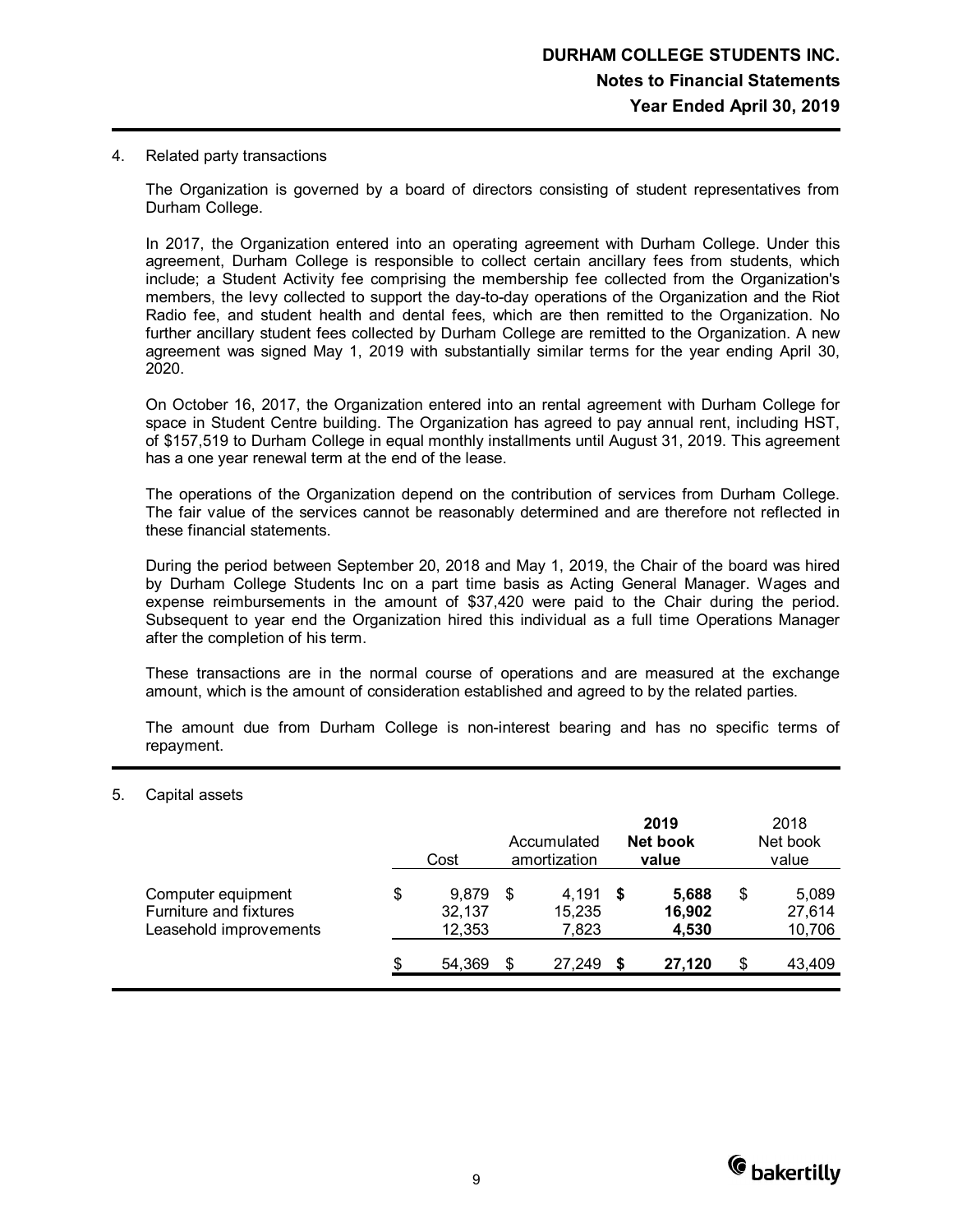## 6. Health fund and related disbursements

All full-time Durham College students are required to pay for health and dental insurance as part of the base student fees. Students can opt-out of these plans if they have alternative coverage.

On September 1, 2018, the Organization began to self-insure the health and dental plan. All annual surpluses are invested in the health fund reserve. The Organization is liable for health and dental claims made by students for the lesser of one year after the service date of the claim or 90 days after coverage terminates. A provision has been made in the amount of \$118,050 for claims incurred to April 30, 2019 but not yet reported using applicable industry rates.

In order to mitigate risk, the Organization pays an annual stop loss premium for the health plan based on projected future claims. The Organization is insured for claims that exceed 120% of the projected future claims. The Organization reviews the health fund reserve semi-annually to ensure a minimum reserve amount of 20% of projected claims not covered by the stop loss insurance.

The Organization entered into an agreement with an insurance consulting company to provide program management services with respect to the student health and dental plan. If terminated without cause, the contract requires the Organization to pay a fee equivalent to program management fees for a full policy year based on the current years enrolment. The agreement is effective until August 31, 2020 with an option for a one year extension.

|    |                                                                          | 2019                                                | 2018                           |
|----|--------------------------------------------------------------------------|-----------------------------------------------------|--------------------------------|
|    | Revenue<br>Student health levy (net of opt-out)                          | 2,824,935                                           | \$<br>1,560,742                |
|    | Expenses<br>Claims<br>Premiums<br>Program management fees<br>Advertising | 1,087,975<br>992,548<br>194,532<br>211<br>2,275,266 | 1,476,587<br>1,476,587         |
|    | Health - wages, salaries and benefits                                    | 84,680                                              | 53,840                         |
|    |                                                                          | 2,359,946                                           | 1,530,427                      |
|    | Excess of revenue over expenses of the health fund                       | 464,989                                             | \$<br>30,315                   |
| 7. | Deferred revenue                                                         |                                                     |                                |
|    |                                                                          | 2019                                                | 2018                           |
|    | Funds received, health (net of opt-out)<br>Funds earned in the year      | 2,115,259<br>(1, 845, 774)                          | \$<br>1,923,991<br>(1,699,776) |
|    |                                                                          | 269,485                                             | \$<br>224,215                  |
|    |                                                                          |                                                     |                                |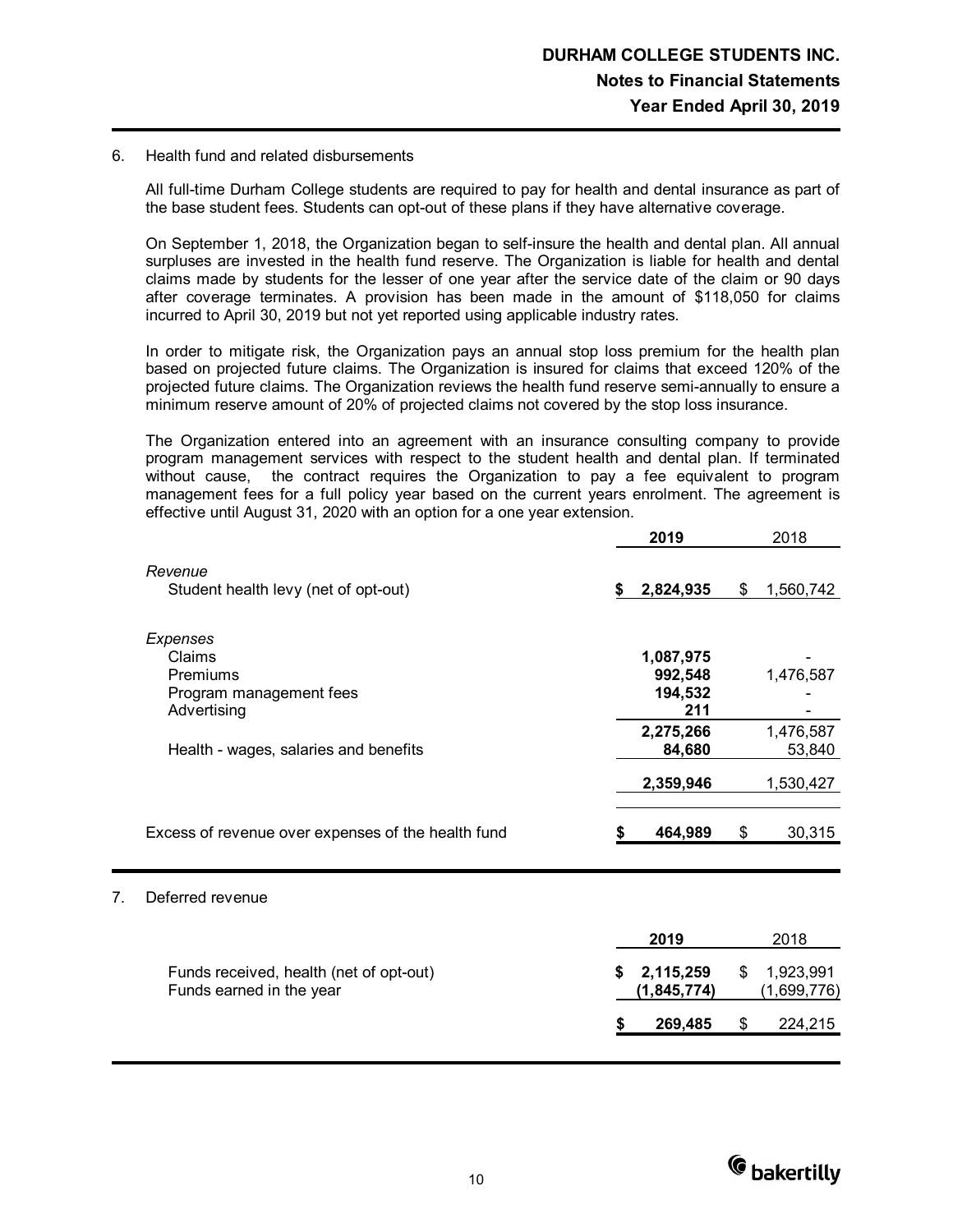#### 8. Student fees

|                                                                   | 2019                                 | 2018                                  |
|-------------------------------------------------------------------|--------------------------------------|---------------------------------------|
| <b>Student Association</b><br><b>Student Centre</b><br>Riot Radio | 1,303,577<br>S<br>839,956<br>152.134 | \$<br>1,194,718<br>723.078<br>130,783 |
|                                                                   | 2,295,667                            | 2,048,579                             |

#### 9. Wages and benefits

|                                                                                                                                      | 2019                                                                                  | 2018                                                            |
|--------------------------------------------------------------------------------------------------------------------------------------|---------------------------------------------------------------------------------------|-----------------------------------------------------------------|
| Outreach<br><b>Riot Radio</b><br>Management<br>Marketing<br>Health<br>Executive<br><b>Wages Club and Societies</b><br>Wage Legal Aid | \$<br>236,881<br>146,586<br>136,583<br>120,578<br>84,680<br>32,542<br>25,616<br>6,748 | \$<br>108,950<br>88,080<br>82,675<br>18,864<br>53,840<br>48,659 |
|                                                                                                                                      | \$<br>790,214                                                                         | \$<br>401,068                                                   |

### 10. Net effect of a restructuring transaction

The Organization recorded a receivable for the final settlement of \$42,987 in relation to the dissolution of The Student Association at Durham College and UOIT. The amount was received subsequent to year end.

#### 11. Subsequent events

The Government of Ontario introduced legislation that will permit students to opt-out of certain ancillary student fees starting in the fall of 2019 which could result in a decrease in student fees. Additionally, new legislation was introduced eliminating OHIP+ coverage for any Ontarian who has access to supplemental coverage resulting a likely increase in insurance claims cost to the Organization. The impact on the Organization's revenues and expenses is not yet known with certainty.

#### 12. Contingencies

There is potential for litigation against the Organization related to employees claiming wrongful dismissal and other claims.The total of the amounts claimed in the action is \$450,000 plus legal costs and the case is ongoing. Management has assessed this to be without merit and the likelihood of material loss is remote. Accordingly, no amounts have been accrued to April 30, 2019 relating to this matter.